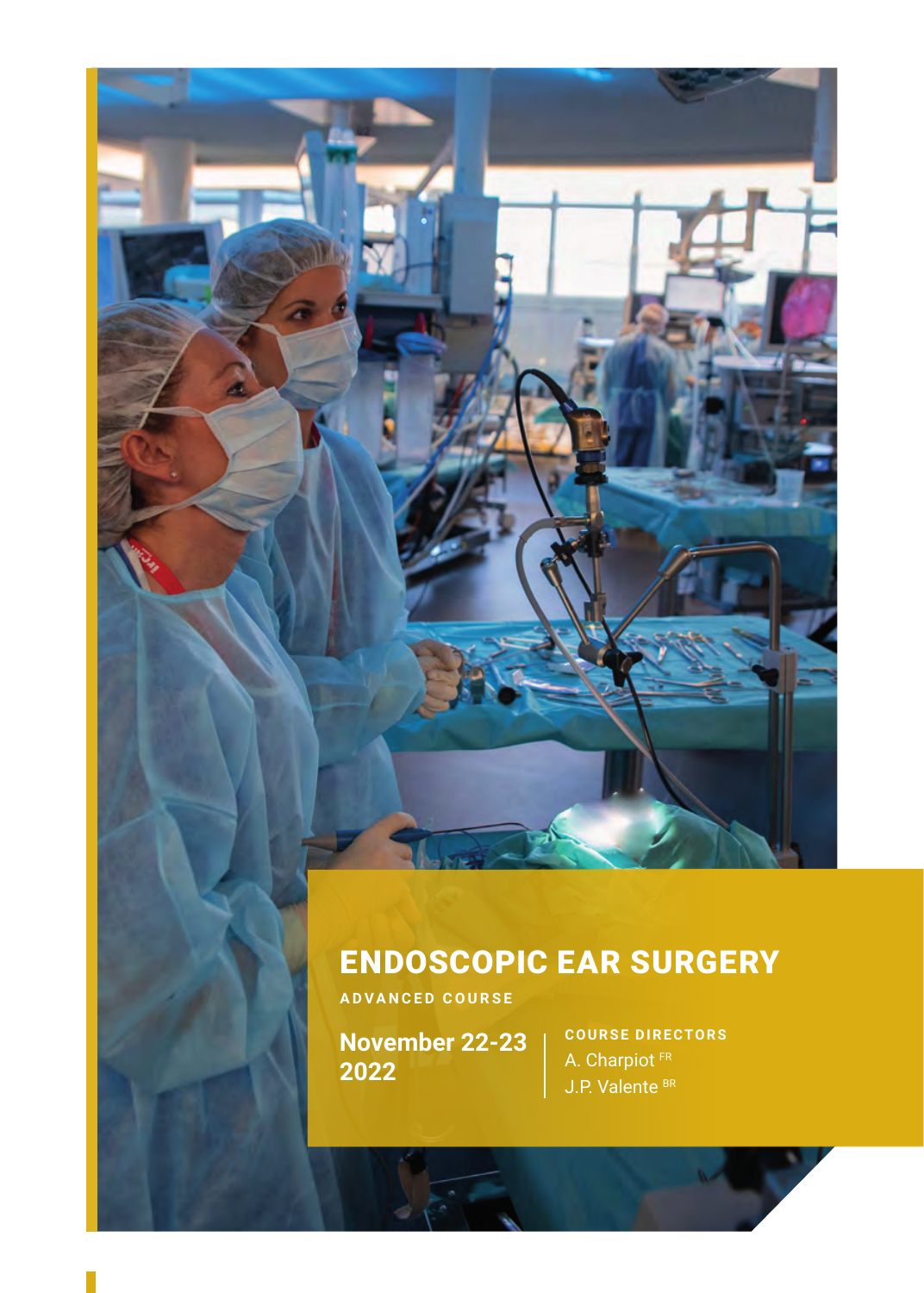# November 22 November 23

| $7:45$ am |   | <b>Registration and</b><br>welcoming of<br>participants                                                                                                                                                                                                                                                                                                            | $7:45$ am          |   | <b>Evaluation of</b><br>the previous day                                                                                                                                                                                                                                                                                                        |
|-----------|---|--------------------------------------------------------------------------------------------------------------------------------------------------------------------------------------------------------------------------------------------------------------------------------------------------------------------------------------------------------------------|--------------------|---|-------------------------------------------------------------------------------------------------------------------------------------------------------------------------------------------------------------------------------------------------------------------------------------------------------------------------------------------------|
| $8:00$ am |   | <b>Theoretical session</b><br>> Endoscopic ear surgery:<br>goals and limitations<br>> Endoscopes, micro<br>instruments and technical<br>considerations<br>> Endoscopic anatomy of the<br>middle ear<br>> Universal surgical principles<br>for ear surgery:<br>- tissular trauma<br>- healing<br>- middle ear ventilation                                           | $8:00 \text{ am}$  |   | <b>Theoretical session</b><br>> Endoscopic ear surgery:<br>what does it change?<br>- In functional otosurgery:<br>myringoplasty,<br>ossiculoplasty, stapes<br>surgery, perilymphatic<br>fistula<br>- In chronic otitis:<br>cholesteatoma<br>- In cochlear implant<br>- In education<br>> Inner ear anatomy and<br>advanced cases - debate       |
| 12:00 am  |   | <b>Guided dissection</b><br>> Live broadcast from<br>the auditorium                                                                                                                                                                                                                                                                                                | $11:00$ am         |   | <b>Guided dissection</b><br>> Live broadcast from<br>the auditorium                                                                                                                                                                                                                                                                             |
| $1:00$ pm |   | <b>Lunch at the Institute</b>                                                                                                                                                                                                                                                                                                                                      | $12:00 \text{ pm}$ |   | <b>Lunch at the Institute</b>                                                                                                                                                                                                                                                                                                                   |
| $2:00$ pm |   | Hands-on session on<br>anatomical specimens<br>> Initial evaluation of<br>individual strengths and<br>weaknesses for endoscopic<br>ear surgery<br>> Surgical installation for EES<br>> External auditory canal<br>cleaning<br>> Ventilation tube placement<br>> Tympanomeatal flap<br>> Middle ear anatomy<br>> Endoscope manipulation<br>and prevention of trauma | $1:00$ pm          |   | Hands-on session on<br>anatomical specimens<br>> Myringoplasty<br>> Ossiculoplasty<br>> Stapes and round window<br>surgery<br>> Endoscopic anatomy of<br>the environment of<br>the middle ear (vessels,<br>dura, facial nerve, inner ear,<br>internal auditory canal)<br>> Final evaluation of individual<br>strengths and weaknesses<br>in EES |
| $6:00$ pm | ò | <b>End of the course</b>                                                                                                                                                                                                                                                                                                                                           | $5:00$ pm          | Ò | End of the course                                                                                                                                                                                                                                                                                                                               |
| $8:00$ pm |   | Dinner in honor of<br>the participants                                                                                                                                                                                                                                                                                                                             |                    |   | <b>Delivery of certificates</b><br>of attendance                                                                                                                                                                                                                                                                                                |